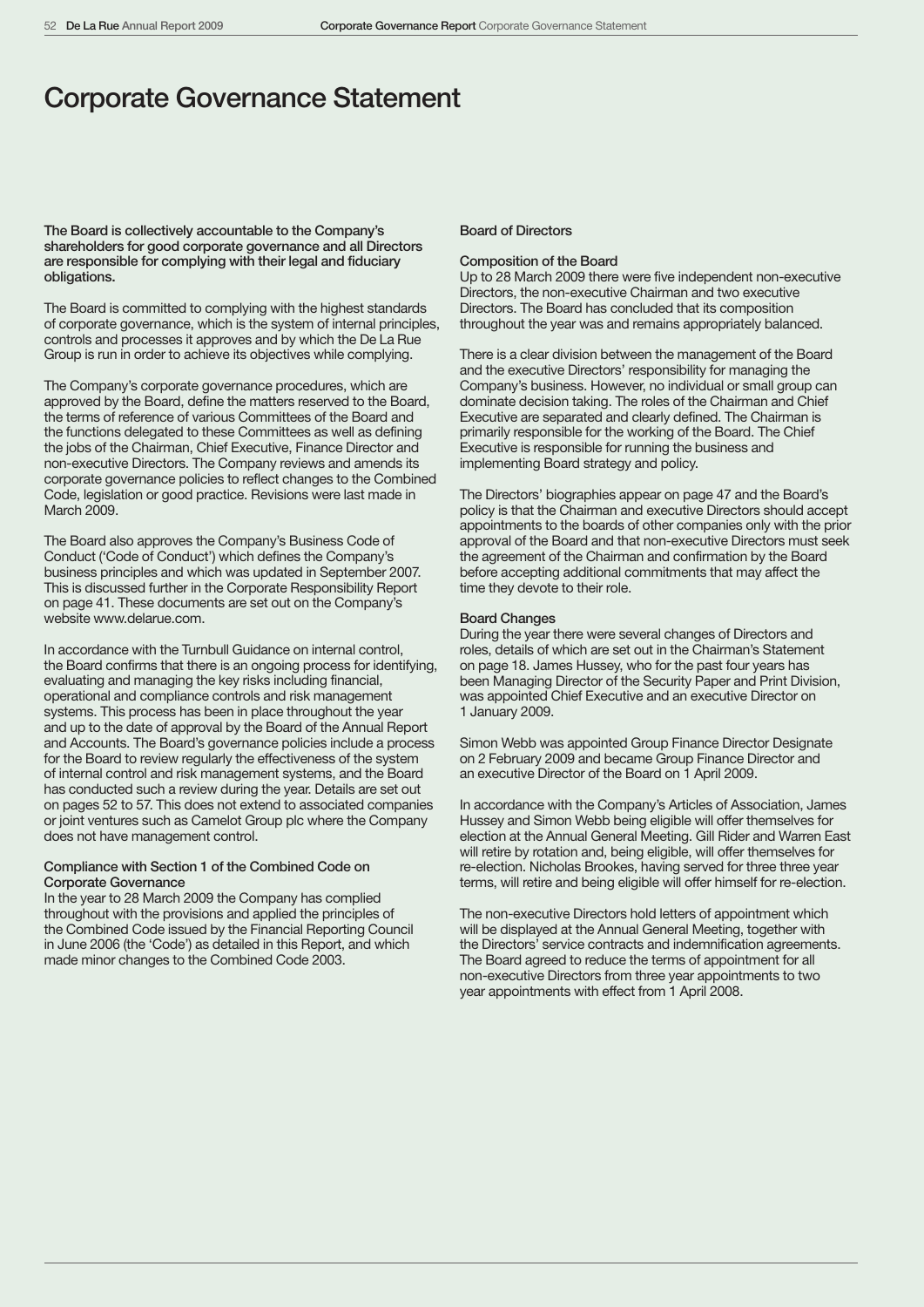The existing commitments of Directors appear on page 46 and the Board is satisfied that these commitments do not conflict with their ability to carry out effectively their duties as Directors of the Company.

Subject to the provisions of relevant statutes, the Company's Memorandum and Articles of Association and any directions given by special resolutions, the Directors may exercise all the powers of the Company.

Edward Peppiatt replaced Louise Fluker as General Counsel & Company Secretary on 1 April 2009.

# Succession Planning

The Board reviews its composition at least annually, assessing the skills profile, type and number of non-executive Directors required to enable the Board to perform effectively. It also reviews the Company's internal talent review process in planning executive Director and senior management succession.

### Objectives of the Board

The Board reviewed its objectives during 2008/2009 and confirmed them as:

- delivering value to shareholders and other stakeholders;
- maintaining the Company's reputation for integrity as the foundation of its relationship with stakeholders; and
- building long term success through innovation, quality and sound management.

# Role and Operation of the Board

The Board's core procedures are:

- set out in the terms of reference for the Board, its Committees and Directors;
- the control of risk through agreed evaluation and control procedures reviewed and revised annually; and
- monitoring the composition of the Board through the Nomination Committee.

The Board has also reserved certain matters to itself to reinforce its control of the Group. Full details are set out on Company's website www.delarue.com. These include:

- establishing Committees of the Board and their terms of reference;
- determining the responsibilities of Directors, in particular those of the Chairman and Chief Executive;
- approving internal control processes;
- (in conjunction with the Audit Committee) approving the announcement of interim and final results;
- approving any interim dividend and recommending the final dividend to shareholders;
- approving the Annual Report, Remuneration Report and financial statements;
- approving the Group's strategy;
- approving the Group's annual budget;
- approving significant matters relating to capital expenditure, acquisitions and disposals or joint ventures by any Group Company;
- approving changes to the capital structure of the Company or other matters relevant to its status as a listed Company; and
- being informed about and taking any necessary decision on any matter which would have a material effect on the Company's financial position, liabilities, future strategy or reputation.

The Board delegates authority to run the business to the Chief Executive, except where certain matters are reserved to it or to the Committees of the Board. It annually reviews the delegated authorities. The Chief Executive in turn delegates responsibility to senior executives, in particular to strategic business unit managing directors. Operational control is exercised by the Operating Board which functions as a board of directors. The role and responsibilities of the Chairman, Chief Executive, Finance Director, senior independent non-executive Director and other Directors are also clearly defined. Full details are set out on the Company's website www.delarue.com.

The Board provides leadership of the Company within a framework of prudent and effective internal controls, including financial, operational and compliance controls and risk management systems. These are required to identify and manage the risks and their potential effect whilst ensuring that material changes are reported to the Board in a timely fashion. The Board reviews the effectiveness of those controls and systems and is assisted by the Audit and Risk Committees.

The controls by their nature are designed to manage, rather than eliminate, risk and can only provide reasonable but not absolute assurance against material misstatement or loss. Details of the processes and controls are set out below. The Board reviews matters reserved to itself and the performance of management in achieving agreed goals and objectives at its meetings. The Board timetable ensures that the Board receives regular reports or presentations from the executive Directors, operational managing directors and key functions. Directors receive agendas and Board papers generally five days before each Board meeting; minutes are circulated as soon as possible thereafter. The Board reviews progress on implementing actions arising from the Board and its Committee meetings each month.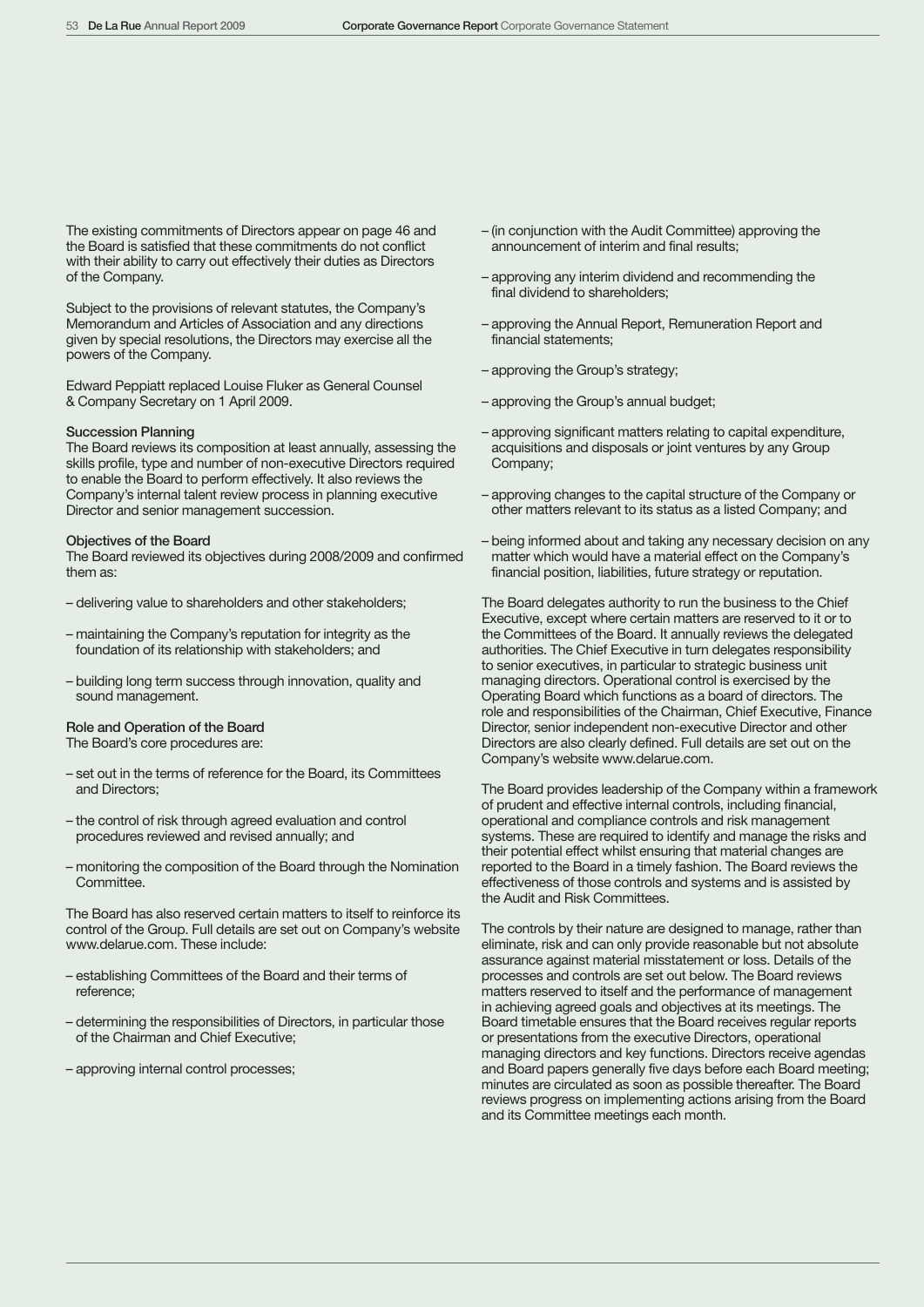# Corporate Governance Statement continued

There is also a defined procedure for dealing with urgent matters between Board meetings.

All Directors can request additional information from management at any time. All Directors have direct access to the advice and services of the General Counsel & Company Secretary who is responsible for ensuring that Board procedures are followed. The Board decides the appointment and removal of the Company Secretary.

#### Board Evaluation and Effectiveness Review

The Board and each of the Nomination, Remuneration and Audit Committees carried out an evaluation of their performance during the year. The Risk Committee was evaluated by the Board. The process involved completion of questionnaires which focused on process, structure, behaviours and key issues, such as strategy and succession, against delivery of the Board's objectives and addressing any issues identified during the previous review or which became relevant during the year.

The Chairman and each Committee Chairman had discussions with each Director or Committee member based on the responses and each Director's own views regarding effectiveness of the Board or Committee as a whole and the individual Director's performance. The senior independent non-executive Director was responsible for appraising the Chairman's performance in meetings or discussions with the non-executive Directors in the absence of the Chairman. The Chairman and the non-executive Directors also met in the absence of the executive Directors. The results were discussed by the Board and individual Committees and the final report highlighting any areas for improvement agreed by the Board in May 2009.

#### Conflicts of interests

Directors have a duty to avoid a direct or indirect interest which conflicts, or possibly may conflict, with the interests of the Company unless that conflict has been authorised by the Board. Such conflict may arise by reason of a situation or a specific transaction proposed. The Board has established a process to review at least annually and if thought appropriate authorise any conflict of interest and has carried out such review and authorised all Directors' situational conflicts. Any transactional conflicts are reviewed as they arise.

#### **Indemnity**

To the extent permitted by the Companies Act 2006 and the UKLA Listing Rules the indemnification of Directors and Officers is permitted so that the Company may advance defence costs in civil or regulatory proceedings on such terms as the Board may reasonably determine but any advance must be refunded if the Director or Officer is subsequently convicted.

Neither the insurance nor the indemnity provide cover where the Director or Officer has acted fraudulently or dishonestly.

# Details of Attendance at Board and Committee Meetings The number of full scheduled Board meetings and Committee

meetings attended by each Director during the year was as follows:

| Directors' Attendance 2008/2009 | Audit<br>Committee | Board | Committee | Nomination Remuneration<br>Committee |
|---------------------------------|--------------------|-------|-----------|--------------------------------------|
| Number of<br>meetings held      | 4                  | 17    | 4         | 8                                    |
| Mr N K Brookes                  |                    | 17    | 4         | 8                                    |
| Mr D W A East                   | З                  | 16    | З         |                                      |
| Sir Jeremy Greenstock           |                    | 16    | 4         | 8                                    |
| Mr K H Hodgkinson               | 4                  | 14    | 4         | 8                                    |
| Mr J A Hussey                   |                    |       |           |                                      |
| (appointed 1 January 2009)      |                    | 4     | 1*        |                                      |
| Mr S A King                     |                    | 17    |           |                                      |
| Dr P M G Nolan                  | 4                  | 16    | 4         | 8                                    |
| Mr L M Quinn                    |                    |       |           |                                      |
| (resigned 31 December 2008)     |                    | 12    | З         |                                      |
| Ms G Rider                      |                    |       |           |                                      |
| (temporarily stepped            |                    |       |           |                                      |
| down 26 February 2009)          |                    | 14    |           |                                      |

\*Appointed to Nomination Committee on 26 February 2009

#### Role of non-executive Directors

The non-executive Directors, all of whom are considered by the Board to be independent to 28 March 2009, have an appropriate range of business, financial and international experience which is relevant to the Company's activities. None of the non-executive Directors holds a material shareholding in the Company. Nicholas Brookes ceased to be independent after his appointment on 22 July 2004 as Chairman under the Code but the Board considers that his contribution and objectivity in Board and Committee discussions were fully consistent with those of an independent Director.

Keith Hodgkinson is the Company's senior independent nonexecutive Director until his retirement from the Board on 31 December 2009 when he will be succeeded by Sir Jeremy Greenstock. Shareholders may contact him if they feel their concerns are not being addressed through normal channels. Non-executive Directors confirm on appointment, and annually, and have done so this year, that they are able to allocate sufficient time to enable them to discharge their duties properly. Directors who have been unable to attend Board or Committee meetings have made known their views on pertinent matters before the meeting.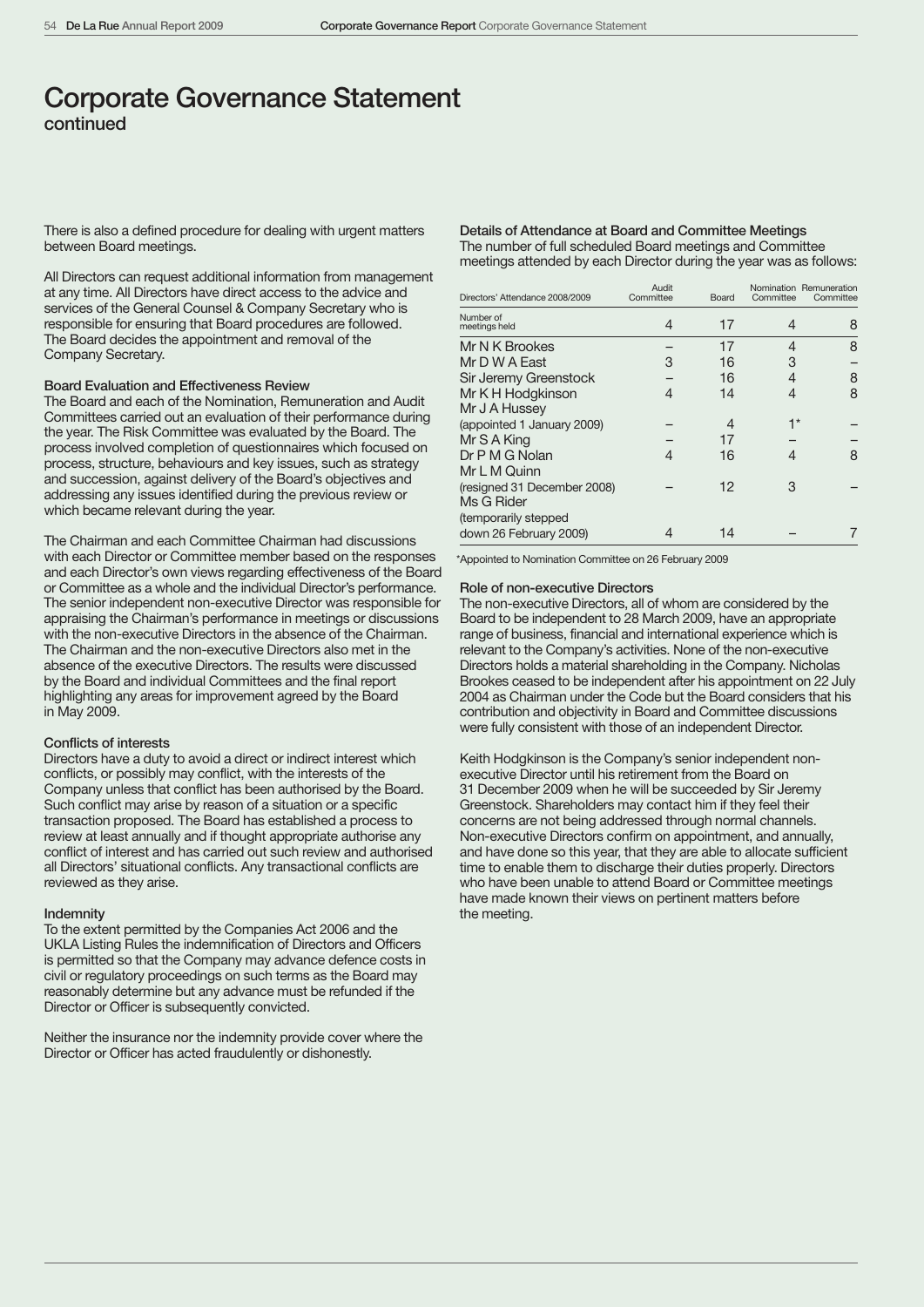# Induction and Training

All new Directors receive an induction on joining the Company, for which the Chairman is responsible. This covers such matters as the strategy, operation and activities of the Group (including key financial data, business, social and environmental risks to the Group's activities), corporate governance matters such as the role of the Board and individual Committees, and the Company's corporate governance procedures as outlined in this report. They are advised on the duties and obligations of Directors of a listed company. Site visits and meetings with senior management are also arranged. Any newly appointed Director, who has not previously been a Director of a listed company, is invited to attend an external course covering such duties and responsibilities. Directors are briefed, where appropriate, by the Company's external advisers, on changes to legislation, regulation or market practice, as well as receiving briefings from individual businesses throughout the year. James Hussey and Simon Webb have received briefings from the Company's auditors and legal advisers. The Board received specific briefing on the key issues of the Companies Act 2006 and on its implementation during the year. The Directors, especially Committee chairmen, have the opportunity of attending appropriate training sessions.

The Board visits an operational site at least annually (Malta in 2008). Directors are also encouraged to visit other sites and staff. The General Counsel & Company Secretary in conjunction with the Chairman ensures that there is proper communication between the Board and its Committees and senior management and that nonexecutive Directors receive appropriate information. The Chairman reviews and the General Counsel & Company Secretary facilitates induction and other professional development as required.

Directors may take independent professional advice at the Company's expense, although no such advice was sought during the year.

#### **Appointments**

All Directors are required to submit themselves for re-election at least every three years. New Directors are subject to election by shareholders at the first opportunity after their appointment (James Hussey and Simon Webb will stand for election at the 2009 Annual General Meeting), as are Directors whose role has changed since their previous election or who are subject to particular conditions, such as Nicholas Brookes who, since March 2006, is required to submit himself for re-election annually after serving nine years on the Board. Non-executive Directors were originally appointed for an initial period of three years with the expectation of a further three years subject to satisfactory performance. The Board agreed to reduce the terms of appointment for all non-executive Directors from three years to two years with effect from 1 April 2008. Additionally, any non-executive Director who has completed six years is required to submit himself for re-election annually thereafter. Philip Nolan will retire from the Board at the conclusion of the 2009 Annual General Meeting and Keith Hodgkinson will retire from the Board on 31 December 2009. The Board may invite a non-executive Director to serve a further term after a six year term following a detailed review at the end of this period, subject to re-election.

The Board, having carried out the effectiveness and evaluation process, considers the performance of each of the Directors standing for election and re-election at this year's Annual General Meeting to be fully satisfactory and is of the opinion that they have demonstrated continued commitment to the role. The Board strongly supports their election and re-election and recommends that shareholders vote in favour of the resolutions at the Annual General Meeting.

#### Committees of the Board

The Board has established Audit, Remuneration, Nomination, General Business and Risk Committees with appointed Chairmen and fixed terms of reference which are reviewed annually. The terms of reference and duties of the Audit, Nomination, Remuneration and Risk Committees appear on the Company's website and are also available on request. The Board is satisfied that the Committees discharged their responsibilities set out therein. Membership of these Committees is given in the Directors' biographies on pages 46 and 47. Further details of Committees and key activities performed during the year are given on pages 55 and 56.

# Nomination Committee

The Committee consists of four independent non-executive Directors together with the Chairman and the Chief Executive.

The Committee meets at least once a year and otherwise as necessary and makes recommendations to the Board with regard to any vacancies for executive or non-executive Directors or changes that are considered necessary. The Committee also reviews the time commitment required of non-executive Directors at least once a year. The Board, as a whole, approves the appointment and removal of Directors. The Committee has the power to employ the services of such advisers as it deems necessary in order to carry out its responsibilities. It generally retains appropriate executive search consultants, having prepared a job specification for the particular role to be filled. The principal activity of the Committee during 2008/2009 was succession planning following the disposal of Cash Systems and recruitment of a new Chief Executive, Finance Director and other senior management.

#### Remuneration Committee

Gill Rider was appointed to the Remuneration Committee in July 2006 and she has been the Committee Chairman since 26 July 2007 until she temporarily stood down from the Board on 26 February 2009. Philip Nolan is acting Chairman of the Committee. Details of the Committee and of the remuneration policy can be found in the Remuneration Report on pages 58 to 66.

#### General Business Committee

The Committee meets when necessary to deal with routine matters arising between scheduled Board meetings. Only independent non-executive Directors may decide matters relating to the administration or the implementation of the Company's share schemes (other than for the purpose of allotting shares on exercise).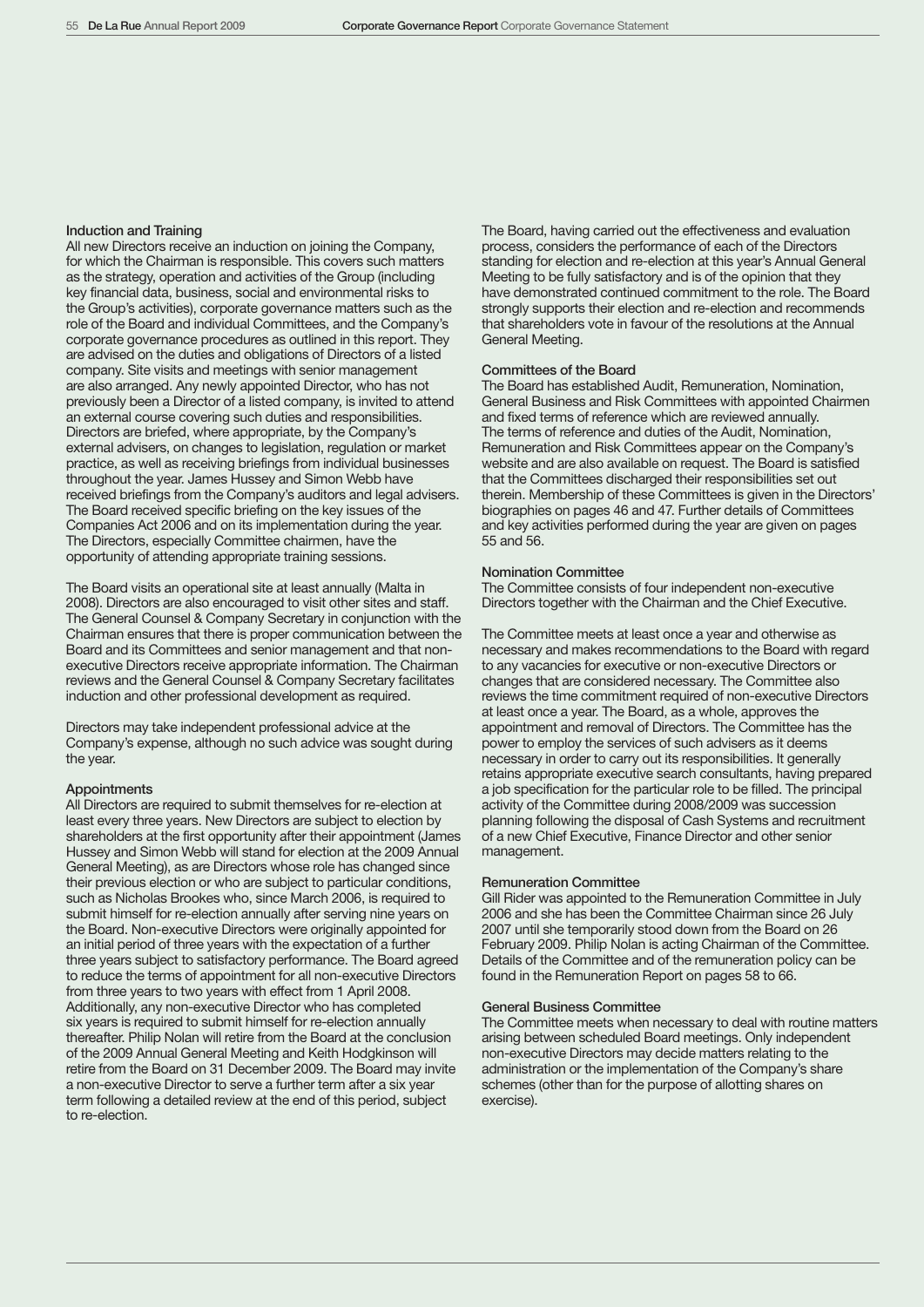# Corporate Governance Statement continued

# Risk Committee

The Committee, chaired by the General Counsel & Company Secretary, meets and reports to the Board at least four times a year. Other members include the Chief Executive, Finance Director, heads of key functions and representatives from each strategic business unit. Any Director is entitled to attend any meeting.

Key areas of responsibility for the Risk Committee are to monitor the Group's risk exposure, promote risk awareness and provide an appropriate level of reporting (by exception) to the Board, which retains the overall responsibility, on the status of internal non financial risk management. The Committee is assisted by Group-wide committees which deal with specific areas of risk such as the Environmental, Health and Safety Steering Group and the Group Security Committee. The Risk Committee will work closely with Ernst & Young LLP, the internal auditors, in ensuring the focus of risk management is aligned with the internal audit programme, and a review of the relationship of the internal audit function, Risk Committee, Audit Committee and the Board is in progress.

Details of risk management and particular risks within the Group are set out on pages 34 to 37.

# Audit Committee of the Board

All members of the Audit Committee are independent nonexecutive Directors. The Board considers that during 2008/2009 Keith Hodgkinson, chairman of the Audit Committee had sufficient recent and relevant financial experience for it to discharge its functions effectively. The external auditor, Chairman, Chief Executive, Finance Director, General Counsel & Company Secretary, Group Financial Controller and Head of Internal Audit attend each meeting at the invitation of the Committee Chairman. The Head of Internal Audit and KPMG Audit Plc each meet the Committee without executive Directors or employees of the Company being present.

The Committee provides an independent overview of the effectiveness of the internal financial control systems and financial reporting processes. The principal responsibilities include:

- the appointment of the external auditor and the terms of engagement at the start of each audit;
- approving and reviewing progress on audit plans across the businesses;
- reviewing the integrity of the interim and full year financial statements,
- reviewing and monitoring the external auditor's independence and objectivity;
- reviewing reports on the effectiveness of the Group's Whistleblowing Policy, details of which are set out on page 41.

During the year, the Audit Committee reviewed the effectiveness of the internal audit function and of the external audit and KPMG Audit Plc's role in performing it.

#### Internal Audit

The Board through the Audit Committee monitors the internal financial control systems through reports received from the Group internal audit function during the year. The internal audit function reviews internal financial controls in all key activities of the Group, typically over a three year cycle. It acts as a service to businesses by assisting with the continuous improvement of controls and procedures. There is a system of internal control reviews which includes a self-assessment programme covering both financial and IT controls. Actions are agreed in response to its recommendations and these are followed up to ensure that satisfactory control is maintained. The internal audit programme is centrally co-ordinated. This is set and reviewed by the Audit Committee, together with reports from the external auditors on internal control matters noted as part of their audit work.

The Company continued to raise the profile of good internal financial controls. The fraud risk profiling programme, involving multi-disciplined teams, considered areas of potential risks and confirmed controls needed for key financial processes to mitigate such risks.

Ernst & Young LLP was appointed in 2007 to assist in the internal audit programme and to develop the approach to internal audit to ensure it was aligned to the risks that the Company face and to develop the audit process to include non financial risks for a more robust audit and assurance tracking process for key significant risks. The Audit Committee decided to outsource the internal audit function entirely to Ernst & Young LLP for 2009/2010 following the disposal of Cash Systems.

# Independence of Auditors

The Audit Committee has a detailed policy specifying which services the external auditor is either allowed to or prohibited from performing on behalf of the Group and the relevant procedures to be followed by the Group.

The procedures relate to:

- selecting the statutory auditor and approving the audit fee;
- being satisfied that there are no relationships between the auditor and the Company (other than in the ordinary course of business);
- agreeing a policy on the employment of former employees of the auditor, then monitoring the implementation of this policy;
- commissioning non-audit work; and
- circumstances in which it is appropriate or inappropriate for incumbent auditors to be allowed to, or prohibited from, providing non-audit work.